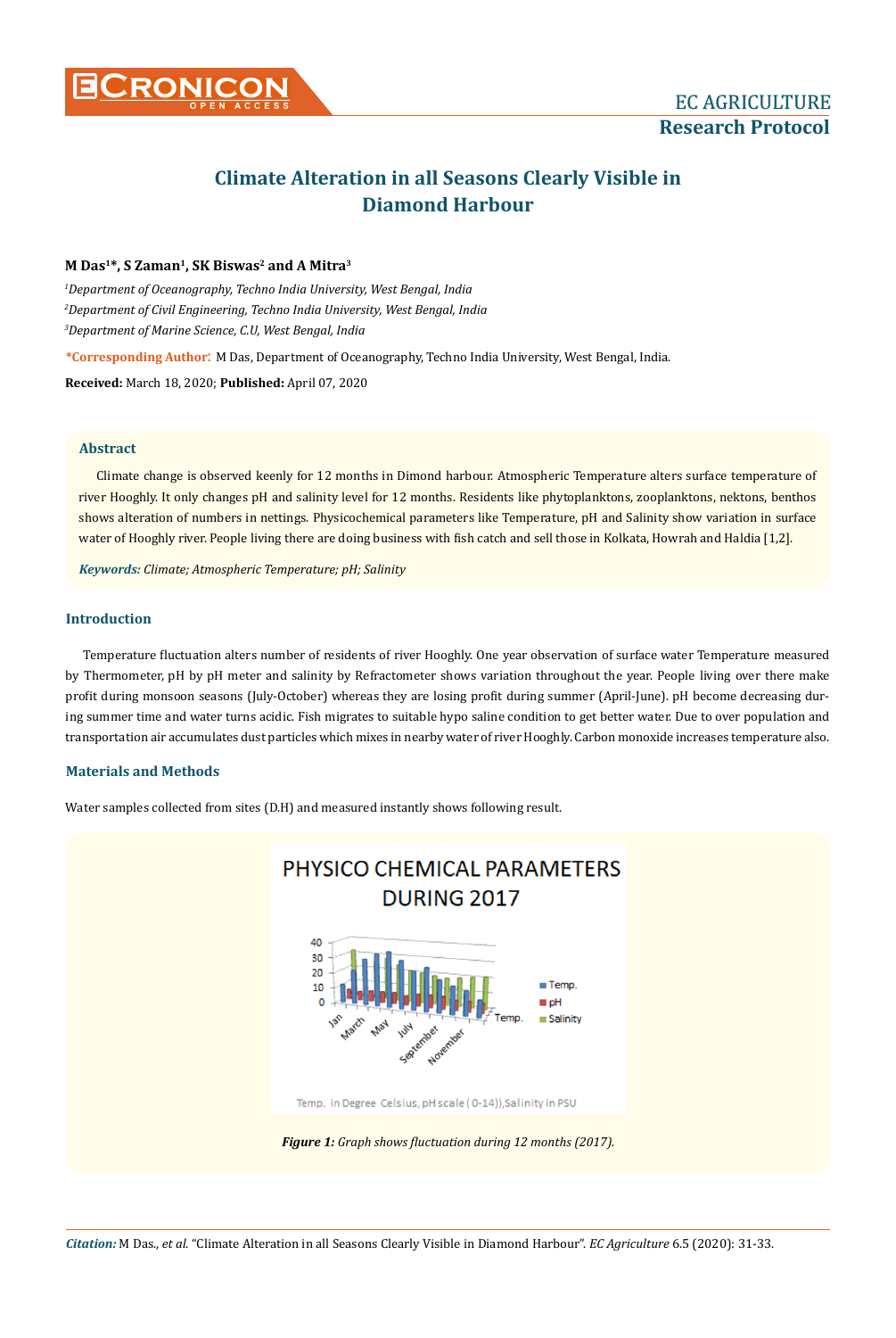Climate change alters 3 parameters throughout the seasons and affect fish catch during summer. During monsoon precipitation reduce Temperature and pH level increased and salinity level decreased for suitability to live in hypo saline condition. Gonadal maturity attains and they are profitable to sell in market as they attain table size (2 - 4 kgs) People depends for protein source from live fish and likes to eat very much in their diet. Protein helps to repair damaged cells in human system and produce new protein chain to DNA replication.



*Figure 2: Hooghly river near Diamond Harbour.*



*Figure 3: Map showing Diamond Harbour.*